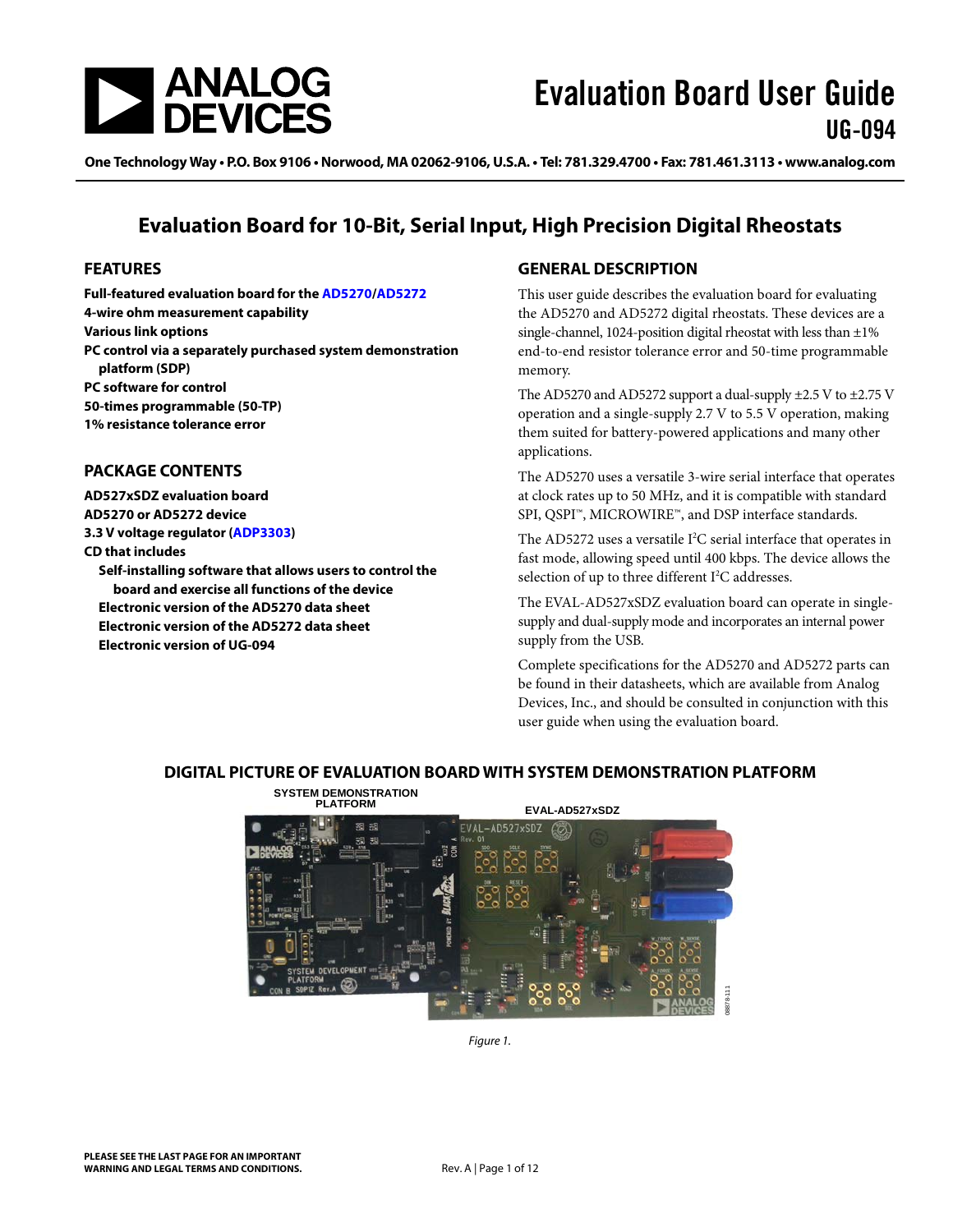## TABLE OF CONTENTS

| Digital Picture of Evaluation Board with System Demonstration |  |
|---------------------------------------------------------------|--|
|                                                               |  |
|                                                               |  |
|                                                               |  |

### [Link Options..................................................................................3](#page-2-2) [Evaluation Board Software...............................................................4](#page-3-0) Installing the Software [..................................................................4](#page-3-1) Running the Software [...................................................................4](#page-3-2) [Software Operation.......................................................................5](#page-4-0) [Evaluation Board Schematics and Artwork...................................6](#page-5-0) [Ordering Information.......................................................................9](#page-8-0) Components List [...........................................................................9](#page-8-1)

### <span id="page-1-0"></span>**REVISION HISTORY**

#### **3/11—Rev. 0 to Rev. A**

| Changed System Development Platform to System |  |
|-----------------------------------------------|--|
|                                               |  |
| Changed EVAL-AD527xDBZ to EVAL-AD527xSDZ      |  |
|                                               |  |
|                                               |  |

#### **3/10—Revision 0: Initial Version**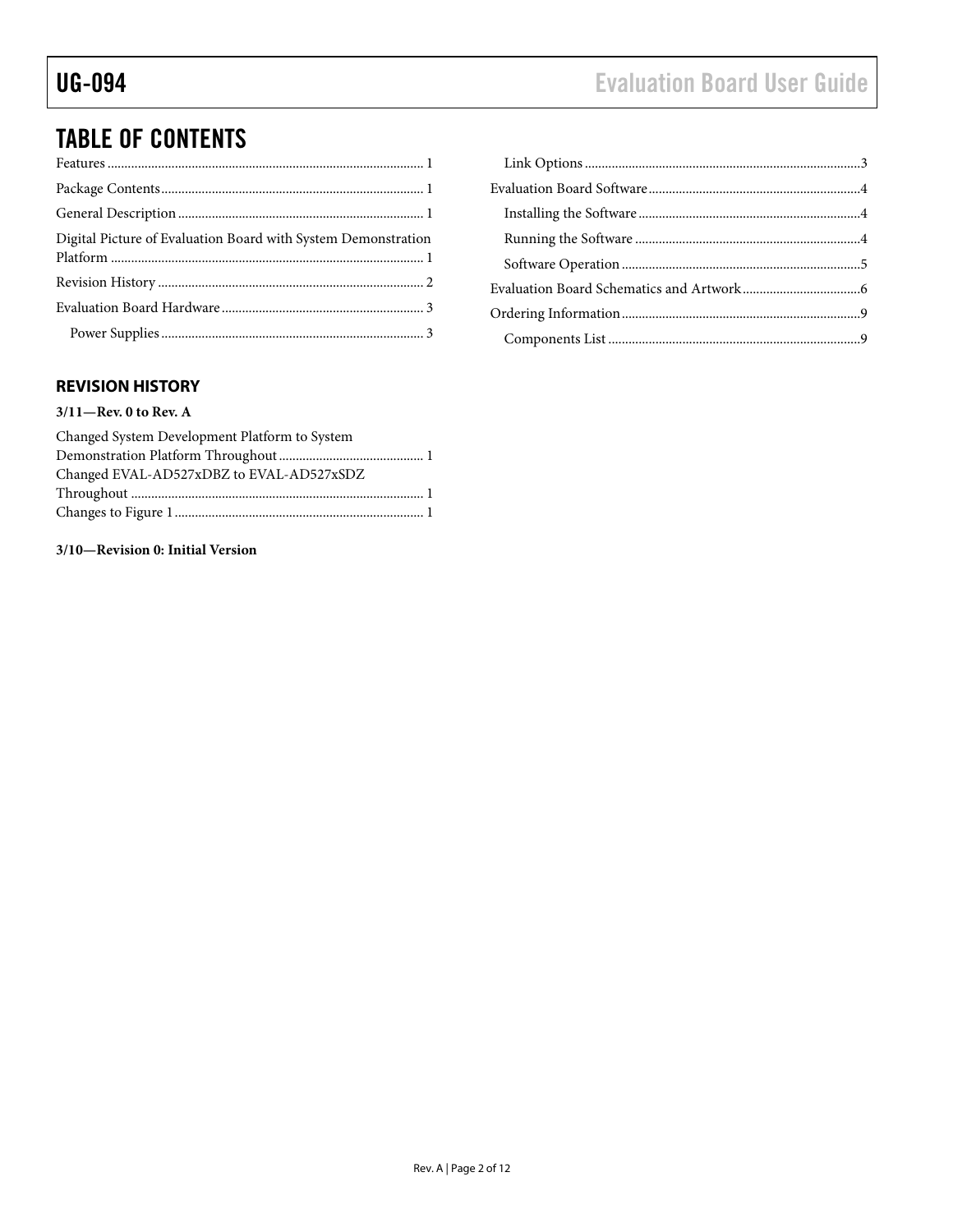### <span id="page-2-0"></span>EVALUATION BOARD HARDWARE

#### <span id="page-2-1"></span>**POWER SUPPLIES**

The EVAL-AD527xSDZ supports single and dual power supply.

In a single-power supply, the evaluation board can be powered from the SDP port or externally by the J1, J2 and J3 connectors, as shown i[n Table 1.](#page-2-3) 

If dual-supply mode is required, the J1, J2 and J3 connectors must provide the external power supply, as shown i[n Table 1.](#page-2-3) 

All supplies are decoupled to ground with 10 μF tantalum and 0.1 μF ceramic capacitors.

<span id="page-2-3"></span>

| <b>Connector No.</b> | <b>Voltage</b>                                          |  |  |
|----------------------|---------------------------------------------------------|--|--|
| 1                    | Analog positive power supply, VDD.                      |  |  |
|                      | For single-supply operation, it is 2.7 V to 5.5 V.      |  |  |
|                      | For dual-supply operation, it is 2.5 V to 2.75 V.       |  |  |
| 12                   | Analog GND.                                             |  |  |
| -13                  | Analog negative power supply, VSS.                      |  |  |
|                      | For single-supply operation, it is 0 V.                 |  |  |
|                      | For dual-supply operation, it is $-2.5$ V to $-2.75$ V. |  |  |

#### <span id="page-2-2"></span>**LINK OPTIONS**

A number of link and switch options are incorporated in the evaluation board and should be set for the required operating setup before using the board. The functions of these link options are described in detail i[n Table 3.](#page-2-4) [Table 2](#page-2-5) describes the positions of the different links to control the evaluation board by PC, via the USB port, using the AD527xSDZ is single-supply mode.

#### <span id="page-2-5"></span>**Table 2. Link Options Setup for SDP Control (Default)**

| Link No.        | <b>Options</b> |
|-----------------|----------------|
| LK1             | Inserted       |
| LK <sub>8</sub> | В              |
| LK <sub>9</sub> | B              |
| <b>LK10</b>     | В              |

#### <span id="page-2-4"></span>**Table 3. Link Functions**

| Link No.          | <b>Option</b>                                                                                                  |  |  |
|-------------------|----------------------------------------------------------------------------------------------------------------|--|--|
| LK1               | This link connects Terminal A of the digital rheostat to VDD.                                                  |  |  |
| LK8               | This link selects the positive power supply.                                                                   |  |  |
|                   | Terminal $A = 5 V$ (from SDP).                                                                                 |  |  |
|                   | Terminal $B = 3.3$ V (from ADP3303).                                                                           |  |  |
|                   | Terminal $C =$ the external supply from the J1 connector.                                                      |  |  |
| <b>LK10</b>       | This link selects the negative power supply.                                                                   |  |  |
|                   | Terminal $A =$ the external supply from the J3 connector.                                                      |  |  |
|                   | Terminal $B =$ analog GND.                                                                                     |  |  |
| LK3 (AD5272 Only) | This link selects the voltage in the ADDR pin.                                                                 |  |  |
|                   | Terminal $A = GND$ .                                                                                           |  |  |
|                   | Terminal $B = VDD$ .                                                                                           |  |  |
|                   | In single supply only, NC (no connect) = high impedance.                                                       |  |  |
| LK9               | This link selects whether the EVAL-AD527xSDZ is controlled by the SDP connector via the USB or by the external |  |  |
|                   | source via the SMB connectors.                                                                                 |  |  |
|                   | Terminal $A = SMB$ connectors.                                                                                 |  |  |
|                   | Terminal $B = SDP$ connector.                                                                                  |  |  |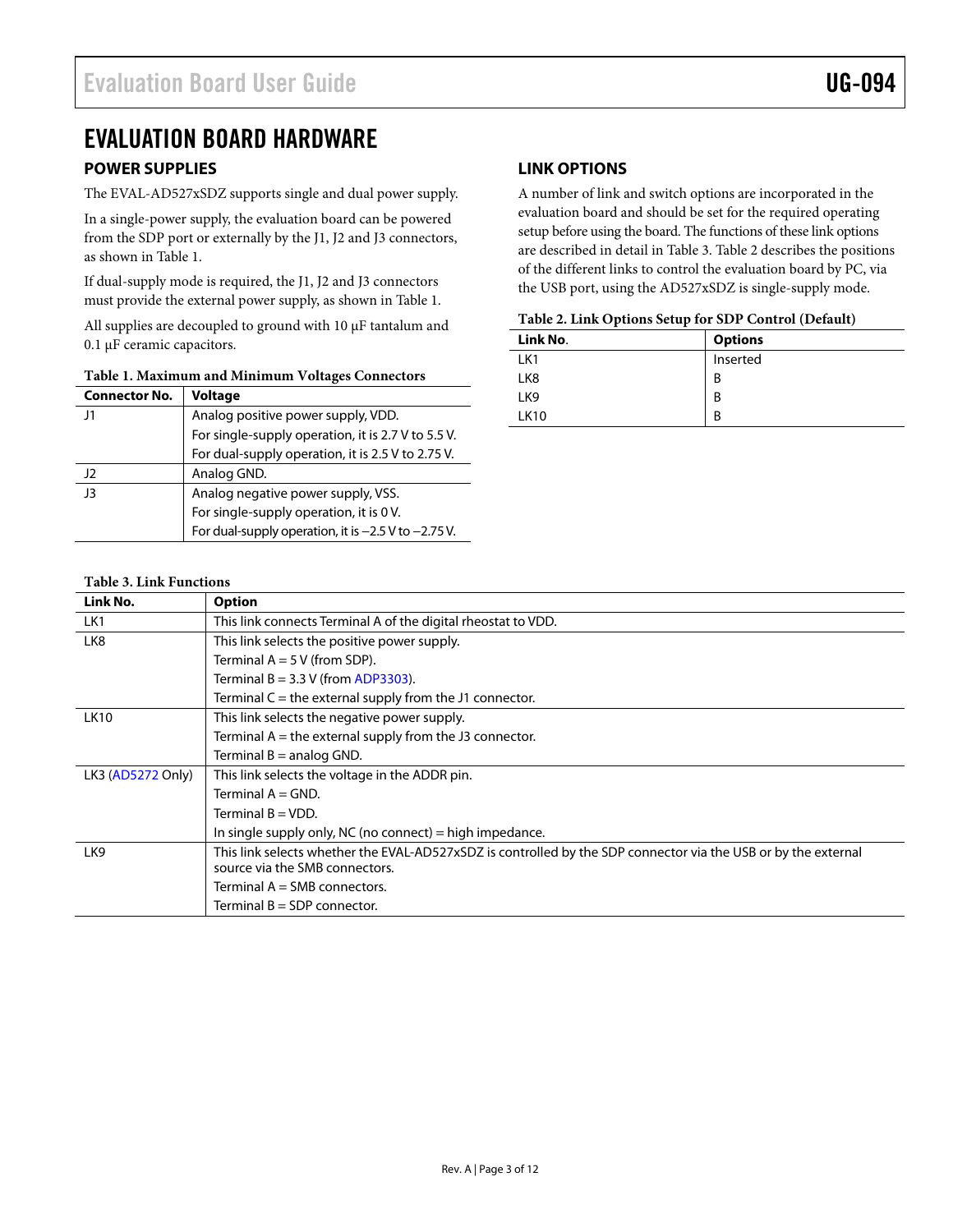### <span id="page-3-0"></span>EVALUATION BOARD SOFTWARE

### <span id="page-3-1"></span>**INSTALLING THE SOFTWARE**

The EVAL-AD527xSDZ evaluation kit includes self-installing software on CD. The software is compatible with Windows® XP, Windows Vista (32-bits) and Windows 7 (32-bits). When users need drivers for 64-bit operating systems, contact [Linear.Apps@analog.com.](mailto:Linear.Apps@analog.com)

Install the software before connecting the SDP board to the USB port of the PC. This ensures that the SDP board is recognized when it connects to the PC.

- 1. Start the Windows® operating system and insert CD.
- 2. The installation software must open automatically. If it does not, run the **setup.exe** file from the CD.
- 3. After installation is completed, power up the evaluation board as described in the [Power Supplies](#page-2-1) section. Plug the EVAL-AD527xSDZ into the SDP board and the SDP board into the PC using the USB cable included in the box.
- 4. When the software detects the evaluation board, proceed through any dialog boxes that appear to finalize the installation.

#### <span id="page-3-2"></span>**RUNNING THE SOFTWARE**

To run the program, do the following:

- 1. Click **Start** > **All Programs** > **Analog Devices** > **EVAL-AD527xSDZ** > **AD527x**. To uninstall the program, click **Start** > **Control Panel** > **Add or Remove Programs** > **AD527x**.
- 2. If the SDP board is not connected to the USB port when the software is launched, a connectivity error is displayed (see [Figure 2\)](#page-3-3). Simply connect the evaluation board to the USB port of the PC, wait a few seconds, click **Rescan**, and follow the instructions.

| <b>E</b> Hardware Select |                                                                        |           |  |
|--------------------------|------------------------------------------------------------------------|-----------|--|
|                          | No matching system found. Press Rescan to retry or Cancel to<br>abort. |           |  |
|                          | Previous<br>Next<br>Rescan<br>Cancel<br>Select                         | 08878-002 |  |

<span id="page-3-3"></span>*Figure 2. Pop-Up Window Error*

3. If the SDP board is not connected to the evaluation boards a message box appears as shown in [Figure 3.](#page-3-4) Check the connection between the SDP and EVAL-AD527xSDZ boards and run the program again.



*Figure 3. Error Message*

<span id="page-3-4"></span>4. For the EVAL-AD5272SDZ only, an additional pop-up window appears, I2C SELECTION ADDRESS. The I<sup>2</sup>C address is selected by LK3, as shown i[n Figure 4.](#page-3-5)

| <b>Power-Supply</b>         | LK3                                        |    |  |
|-----------------------------|--------------------------------------------|----|--|
| ⊙ SINGLE<br>$\bigcirc$ DUAL | $\bigcirc$ A<br>$\odot$ B<br>$\bigcirc$ NC |    |  |
|                             |                                            | OK |  |

*Figure 4. I2C SELECTION ADDRESS Window*

<span id="page-3-5"></span>The main window of the AD527xSDZ evaluation software then opens, as shown i[n Figure 5.](#page-4-1)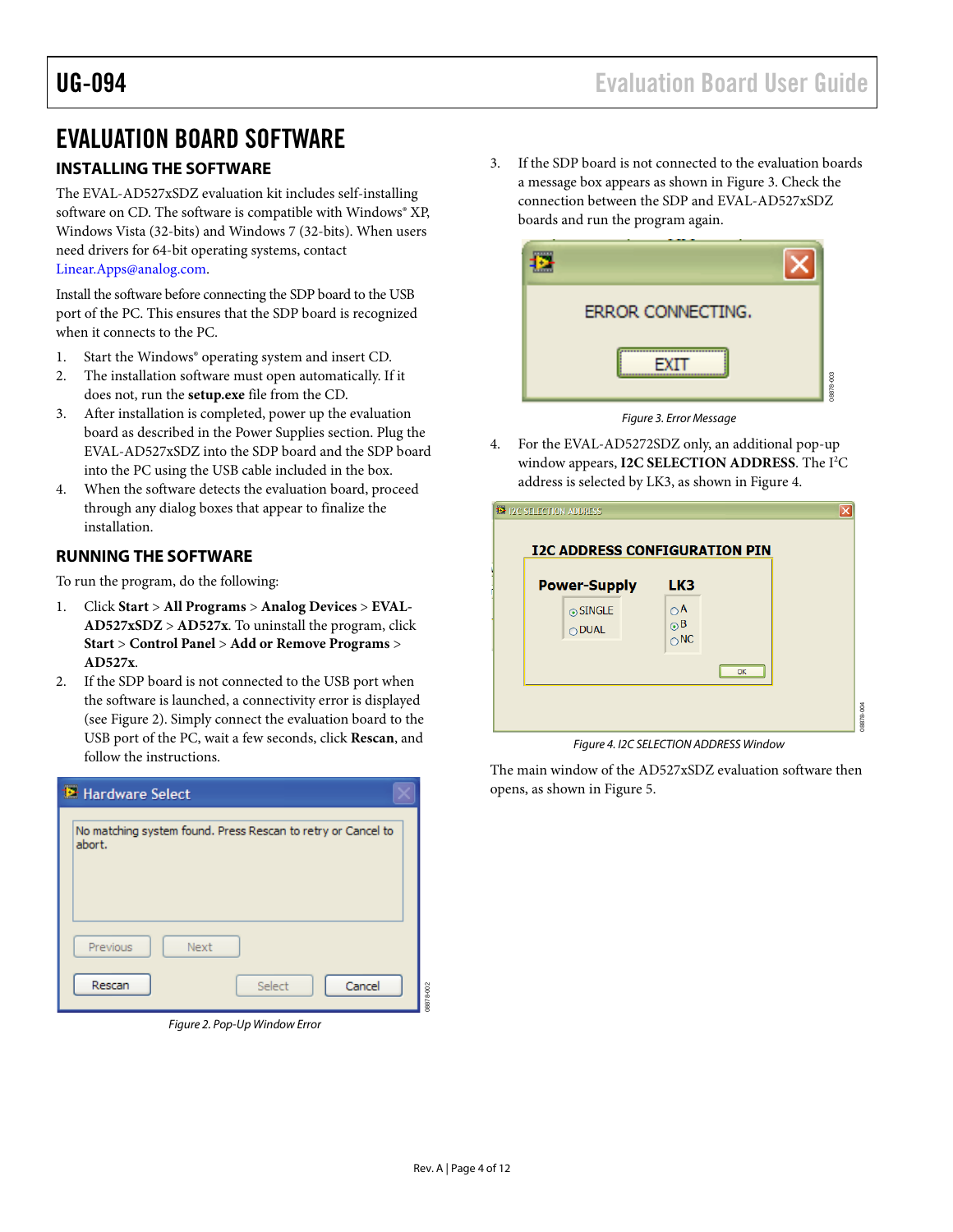### Evaluation Board User Guide Communication Control of the UG-094

08878-007

 $607$ 



*Figure 5. AD527xSDZ Evaluation Board Main Window*

#### <span id="page-4-1"></span><span id="page-4-0"></span>**SOFTWARE OPERATION**

The AD527xSDZ evaluation board main window has three sections: **RDAC**, **CONTROL REGISTER**, and **50-TP**.

These sections do the following:

- The **RDAC** section displays the data that is read from the RDAC, and it is shown in the resistor figure. When users write to the part, this value is updated.
- The **CONTROL REGISTER** section allows access to the control register, enabling or disabling the resistor performance (**R-PERFORMANCE**) mode, **RDAC** write protection, and the **50-TP** memory.
- The **50-TP** section shows the **LAST FUSE PROGRAMMED**, and the data blew into the fuses.

The AD527xSDZ evaluation board main window also includes four buttons that do the following:

- **POWERDOWN** powers down the part. Note that when users click the POWERDOWN button, the text of the button changes to POWERUP. The button automatically toggles the power-up/power-down bit when it is pressed.
- **SOFT RESET** sends a reset by software.
- **HARD RESET** sends a reset by hardware. Note that this is only available for the EVAL-AD5272SDZ.
- **BLOW FUSE** blows the actual RDAC register data in the **50-TP** memory. When it is successful, the message box in

[Figure 6](#page-4-2) appears, and when it is unsuccessful, the message box i[n Figure 7](#page-4-3) appears. Before clicking **BLOW FUSE**, remember to enable the **50-TP** memory.



<span id="page-4-2"></span>

*Figure 7. Blow Fuse Unsuccessful*

<span id="page-4-3"></span>**EXIT** closes the program. Note that this does not reset the part.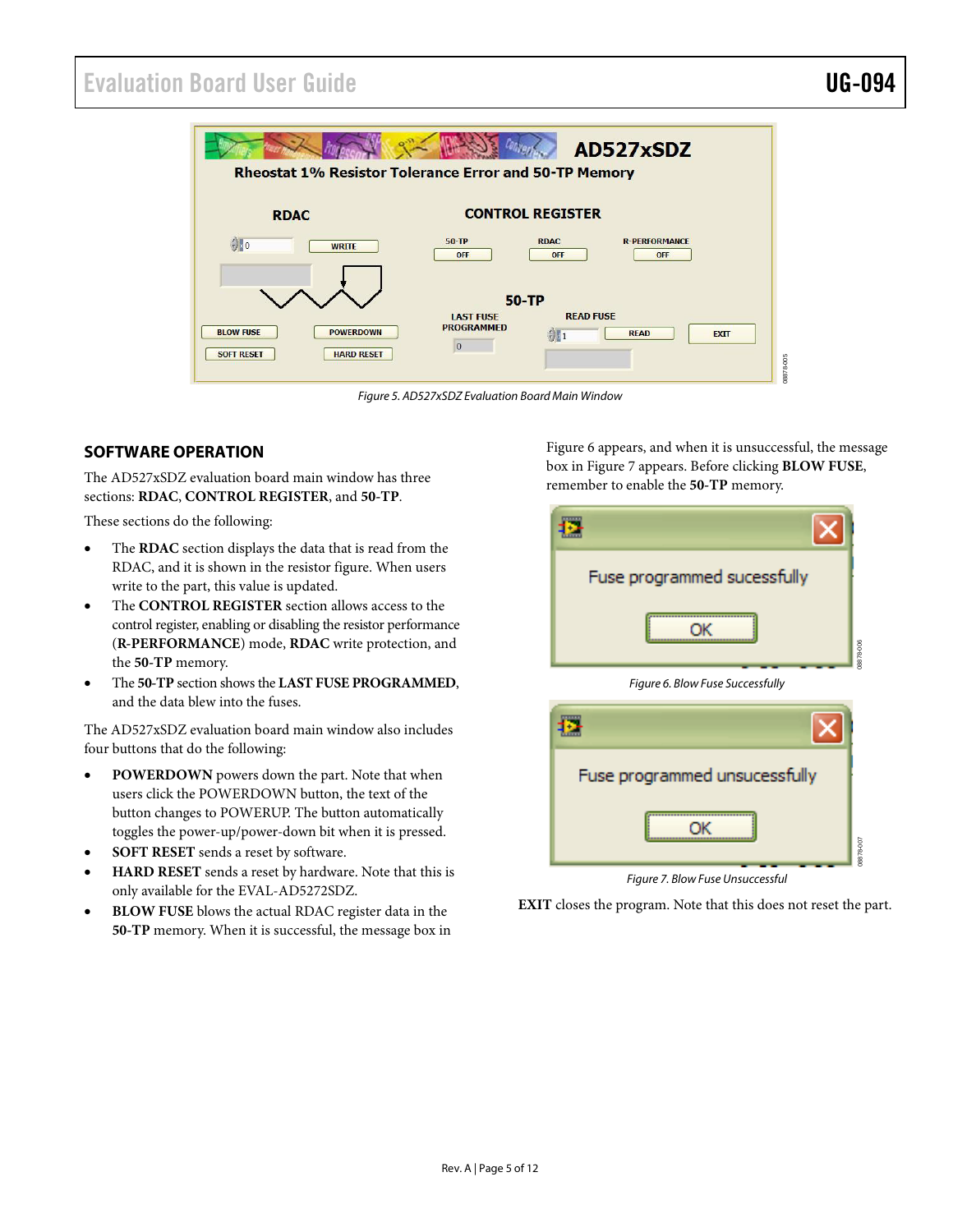## <span id="page-5-0"></span>EVALUATION BOARD SCHEMATICS AND ARTWORK



*Figure 8. Schematic of AD5270/AD5272 Circuitry*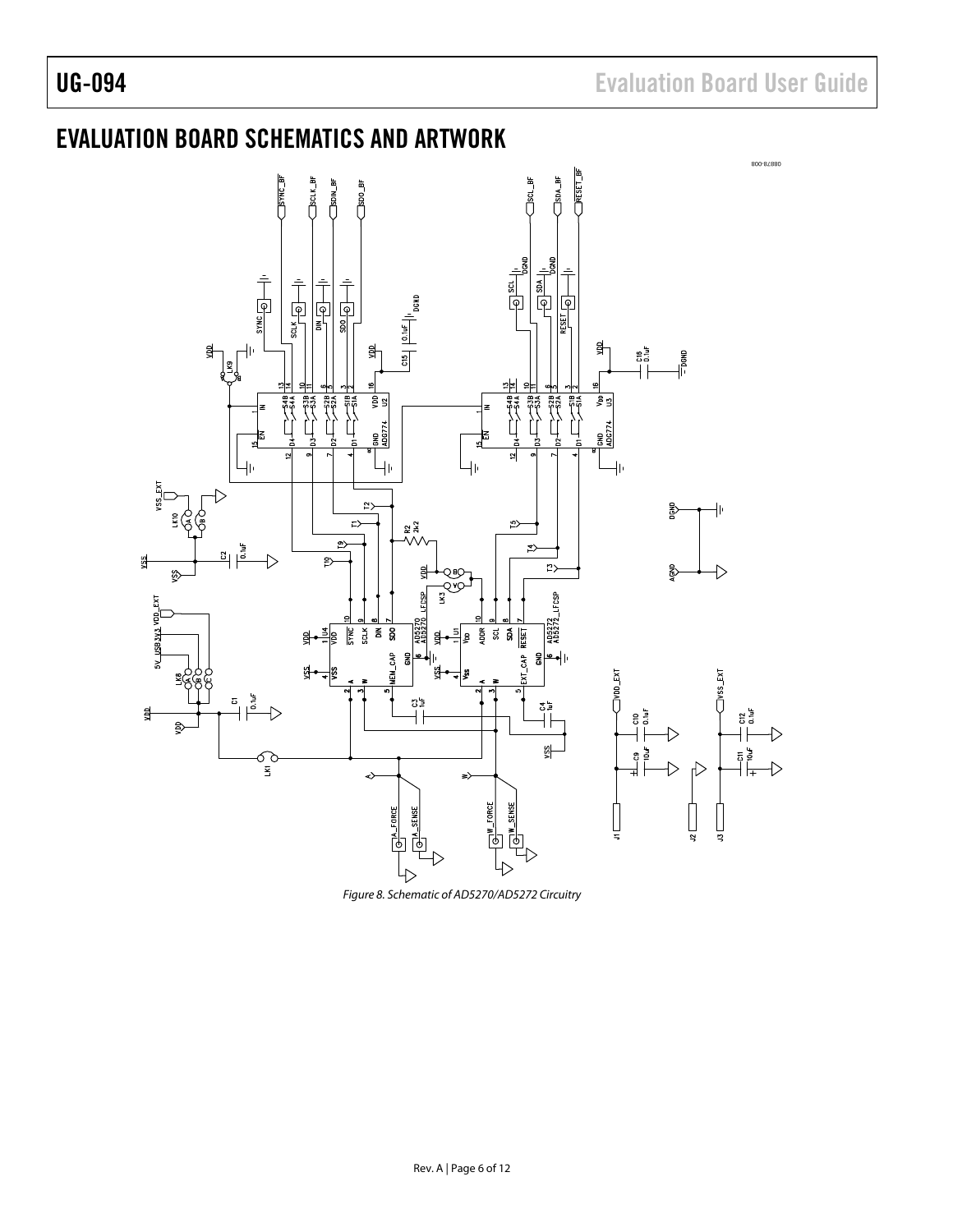## Evaluation Board User Guide Communication Control of Control of Control Control of Control Of Control Of Control Of Control Of Control Of Control Of Control Of Control Of Control Of Control Of Control Of Control Of Control

08878-009





*Figure 9. Schematic of SDP Connector*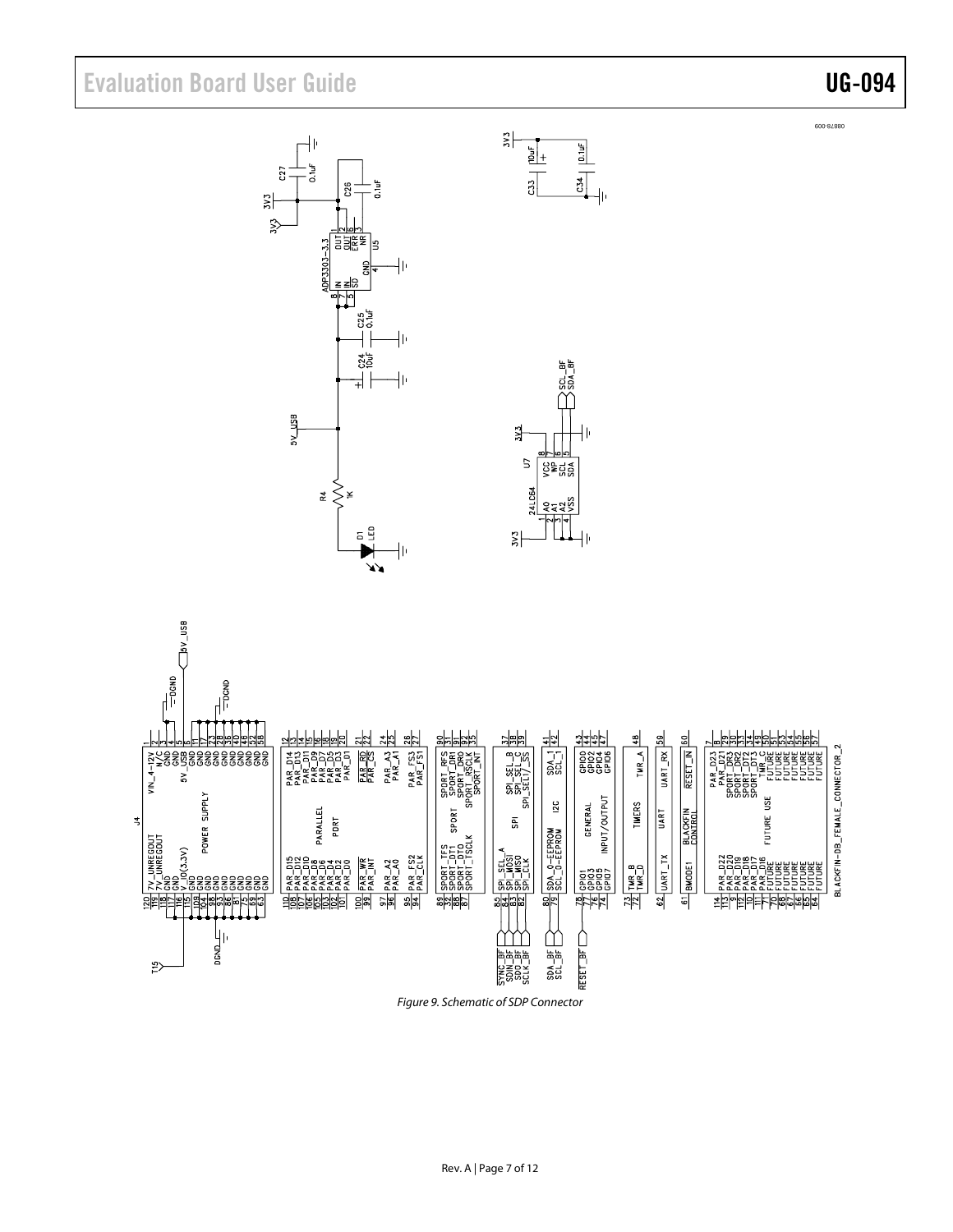# UG-094 Evaluation Board User Guide



*Figure 10. Component Placement Drawing*



*Figure 11. Component Side PCB Drawing*



*Figure 12. Solder Side PCB Drawing*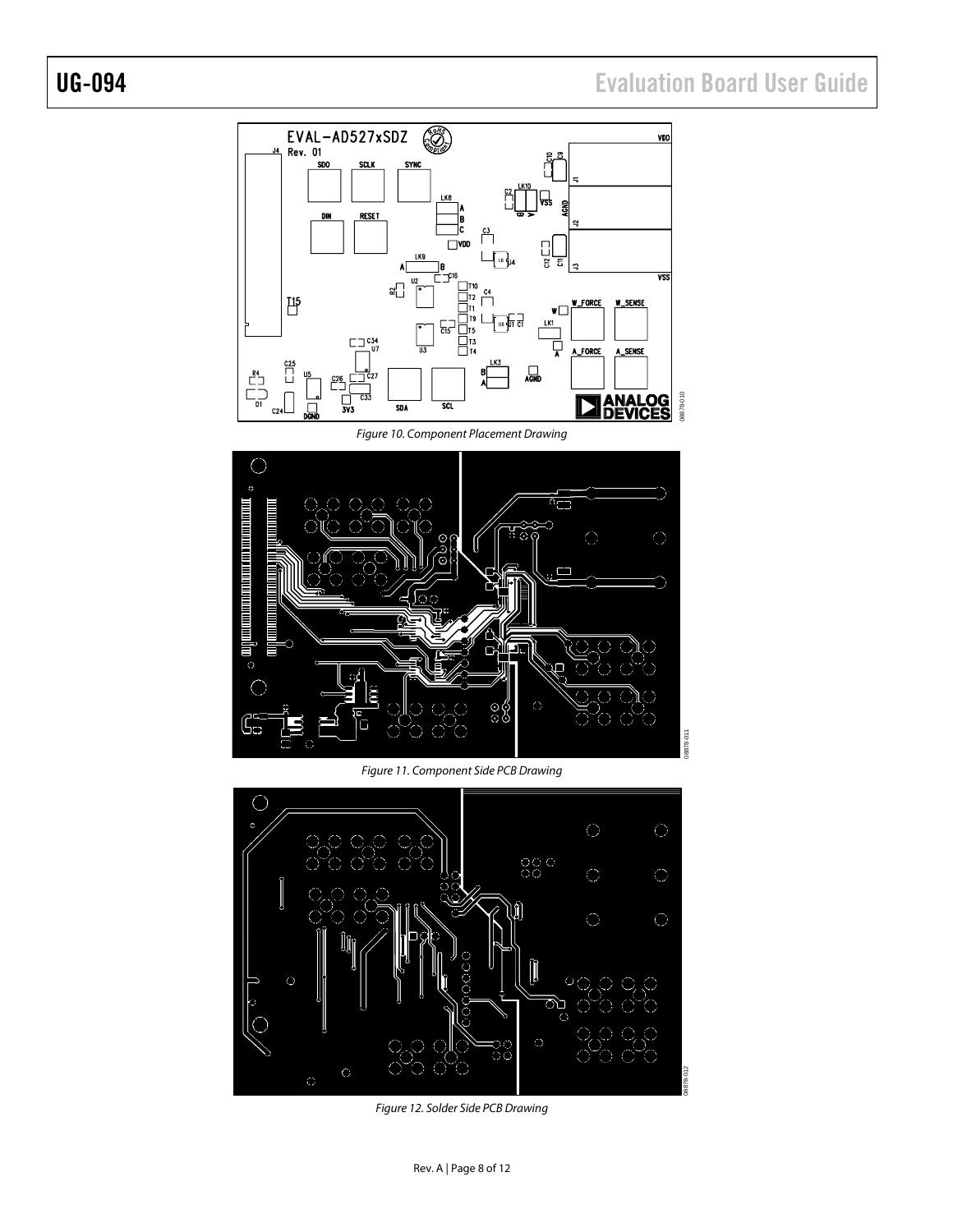## <span id="page-8-0"></span>ORDERING INFORMATION

### <span id="page-8-1"></span>**COMPONENTS LIST**

| Table 4. |                                             |                                                  |                              |
|----------|---------------------------------------------|--------------------------------------------------|------------------------------|
| Qty      | <b>Reference Designator</b>                 | <b>Description</b>                               | <b>Supplier/Part Number</b>  |
| 6        | C15, C16, C25, C26, C27, C34                | 0.1 µF capacitor, 0402, 16 V                     | FEC 301-9482                 |
| 4        | C1, C2, C10, C12                            | $0.1 \mu$ F capacitor                            | FEC 138-2224                 |
| 2        | C3, C4                                      | 1 µF capacitor, 0805, 16 V                       | FEC 880-5628                 |
| 2        | C9, C11                                     | 10 µF capacitor                                  | FEC 721-979                  |
| 2        | C <sub>24</sub> , C <sub>33</sub>           | 10 µF capacitor                                  | FEC 721-979                  |
|          | D <sub>1</sub>                              | LED, green                                       | FEC 579-0852                 |
|          | J1                                          | Socket, 4 mm, PCB, red                           | FEC 110-1127                 |
|          | J2                                          | Socket, 4 mm, PCB, black                         | FEC 110-1128                 |
|          | J3                                          | Socket, 4 mm, PCB, blue                          | FEC 110-1130                 |
|          | J4                                          | SDP connector                                    | Digi-Key H1219-ND            |
| 4        | LK1, LK3, LK8, LK10                         | Header 2-row, 36 + 36 way and jumper socket, red | FEC 148-535 and FEC 150-411  |
|          | LK <sub>9</sub>                             | Header 1-row, 3-way and jumper socket, black     | FEC 102-2248 and FEC 150-410 |
|          | R <sub>2</sub>                              | 2.2 k $\Omega$ resistor, 0603, 1%                | FEC 933-0810                 |
|          | R <sub>4</sub>                              | 1 k $\Omega$ resistor, 0603, 1%                  | FEC 933-0380                 |
| 2        | DGND, AGND                                  | Test point, PCB, black, PK100                    | FEC 873-1128                 |
| 16       | T1 to T5, T9, T10, T15, VDD, VSS, W, A, 3V3 | Test point, PCB, red, PK100                      | FEC 873-1144                 |
|          | U1                                          | AD5272                                           | Analog Devices AD5270        |
|          | U <sub>4</sub>                              | AD5270                                           | Analog Devices AD5272        |
| 2        | U2, U3                                      | ADG774                                           | Analog Devices ADG774        |
|          | U <sub>5</sub>                              | ADP3303-3.3                                      | Analog Devices ADP3303-3.3   |
|          | $U$ 7                                       | 24LC64                                           | FEC 975-8070                 |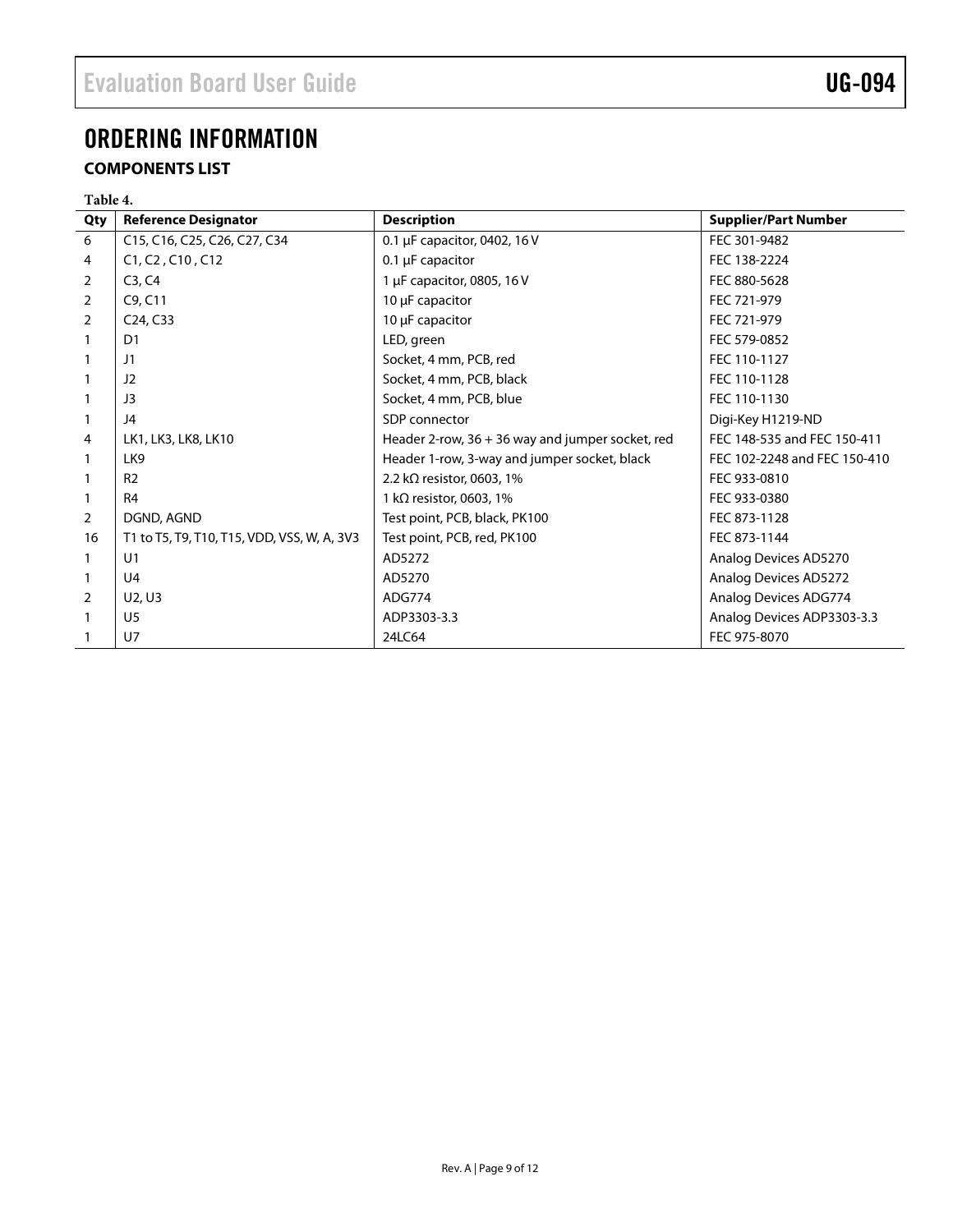# **NOTES**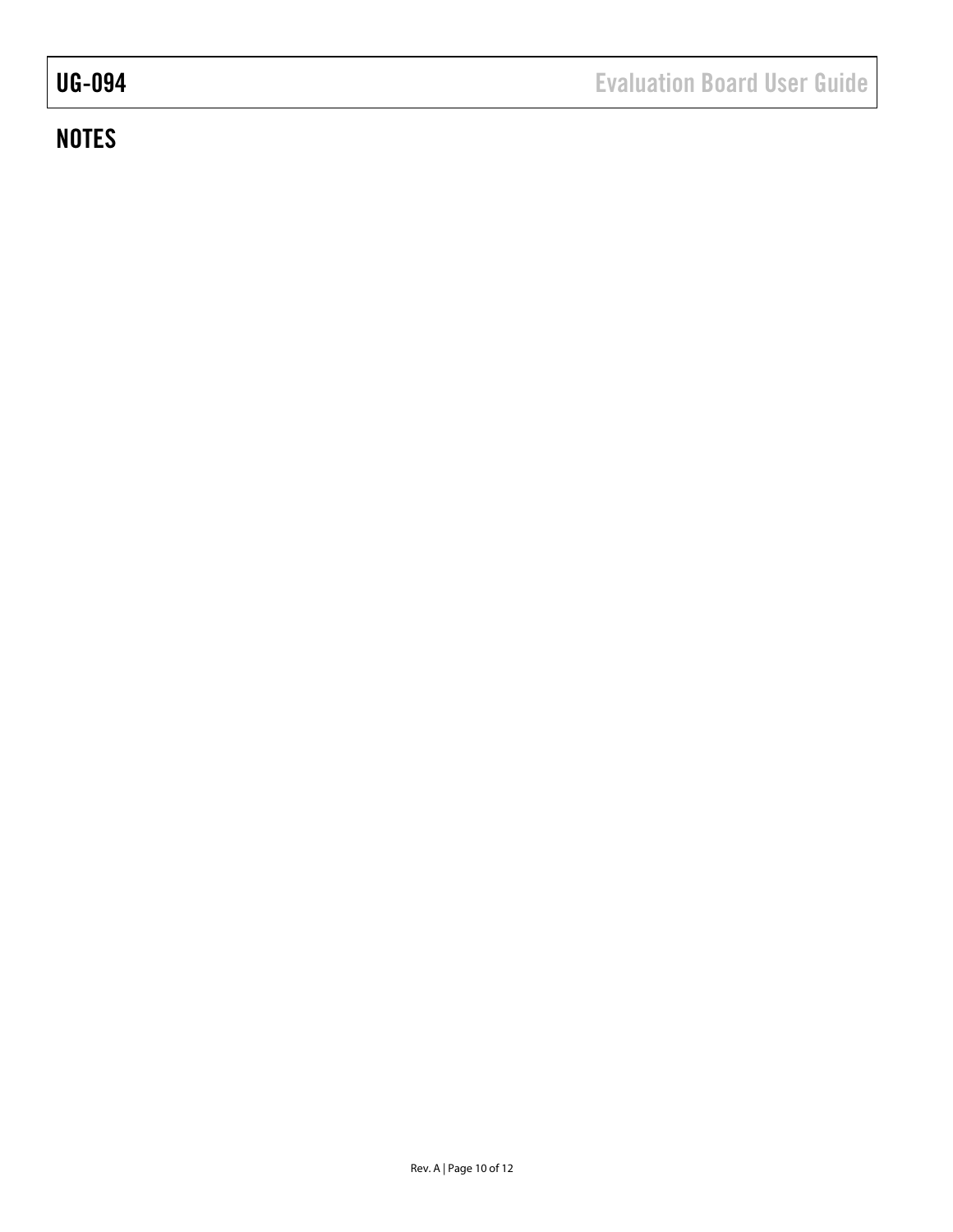## **NOTES**